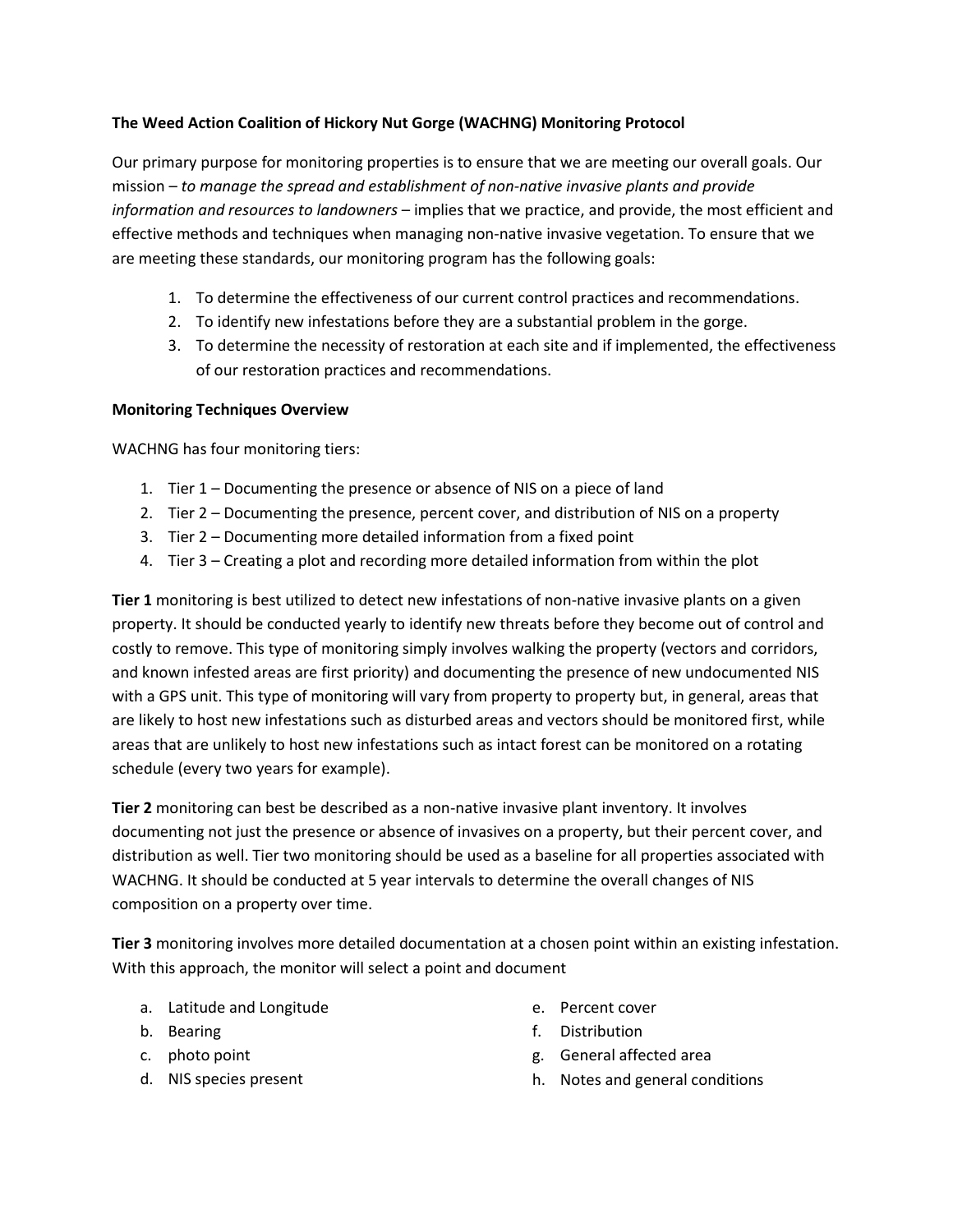This information will be collected on the General Monitoring Form (Appendix 1). Tear 3 monitoring is best used for documenting control work on private property and on lands where volunteers are used to control non-native invasives. It can also be used to document the effectiveness of goat herbivory and restorative planting at a site.

**Tier 4** monitoring is more detailed and complex. It requires the monitor to set up a physical plot and to record more detailed information from within. This monitoring tier is best used on NGO properties and areas where more detailed data is preferred.

### **Monitoring point/plot location (Tier 3 and 4) –**

Prior to choosing a monitoring plot location, WACHNG should have a treatment or restoration area defined and a non-native plant inventory (Tier 2) complete. With this information, the plot should be set up with the following specifications:

- 1. Plot/point should be within the predetermined treatment area
- 2. Plot/point should contain/be near as many target species as possible to get an adequate representation of the species treatment success. (If one or two target species are missing from the plot/point area, a second plot /point will need to be established to best determine the control rate of these species)
- 3. Plot/point should be as accessible as reasonably possible.

Monitoring should occur prior to initial non-native control practices and prior to each additional control practice or every year; whichever is most frequent. For example, spring and fall treatments in the same year should be monitored twice (once prior to each treatment) while follow up treatments every two years should be monitored once annually.

## **Monitoring plot setup and design (Tier 4) –**

Once the plot location has been determined, the plot should be set up according to the following specifications:

- 1. plot should be a square no less than 10m by 10m
- 2. plot should be clearly marked with flagging or ground stakes
- 3. plot centroid should be recorded with a GPS and documented on the plot monitoring form (appendix 2) along with other plot details

# **Data to collect within monitoring plots (Tier 4) –**

Data collected will be determined by the type of project, site, and target species. Please refer to the plot monitoring form (appendix 2).

For NIS Monitoring Plots:

- a. Plot Number, Property, date, and recorder name should be documented for each monitoring plot/ visit.
- b. Percent Cover Invasive this should be used for all invasive ground covers, shrubs and vines. Each species should be documented for percent cover within the monitoring plot.
- c. Percent Cover Native this should be one number that represents the percent of native vegetation within the monitoring plot
- d. Percent Cover Ground- This should be one number that represents the percent of bare ground within the monitoring plot
- e. Number of stems this should be recorded for each mature over story invasive species or for any species that a stem count is desired.